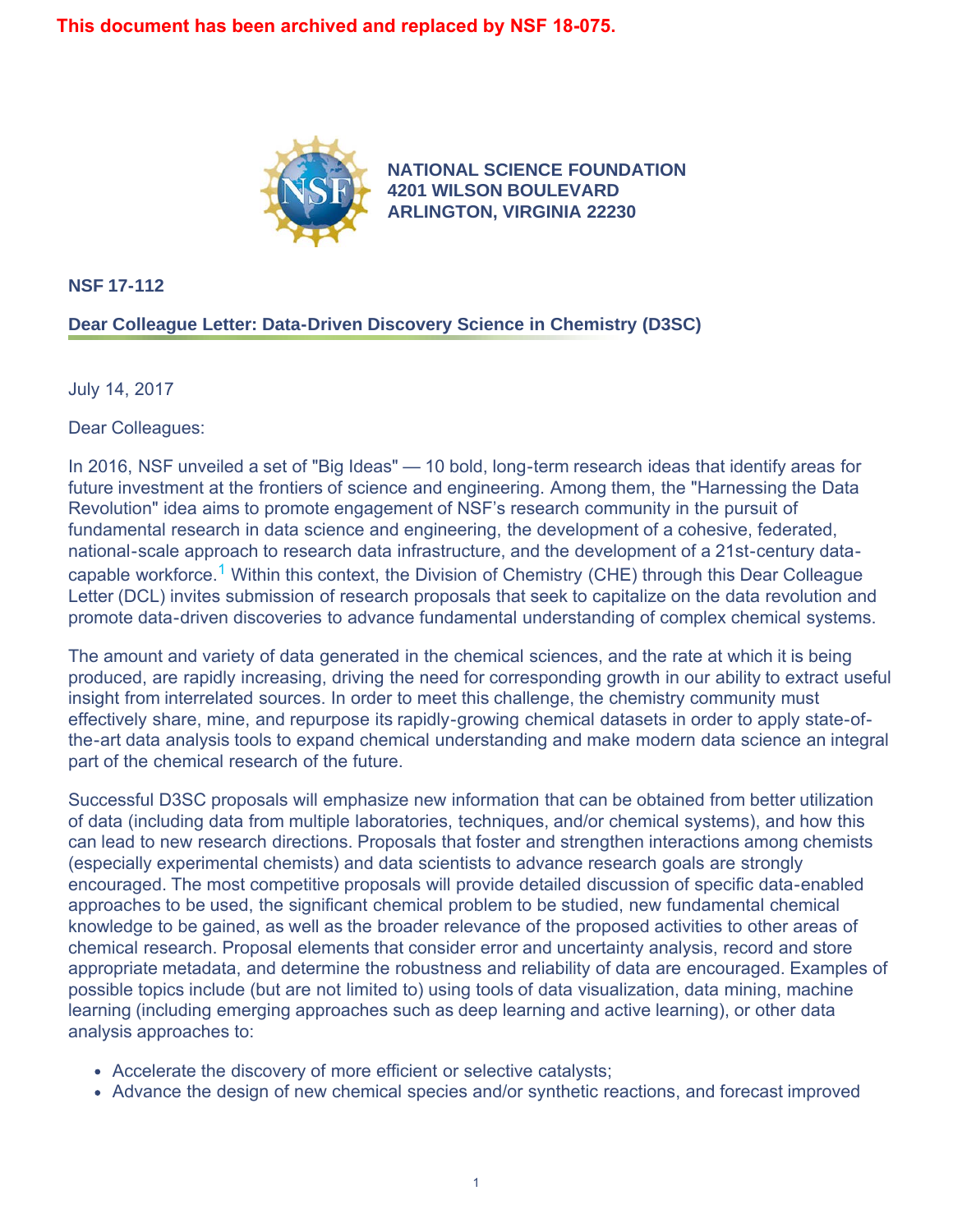synthetic conditions;

- Map the mechanisms by which chemicals interact and transform, both covalently and noncovalently, and predict structure/property relations based on existing chemical datasets;
- Discover principles of multiscale organization underlying emergent chemical phenomena in macromolecular systems;
- Enable real-time feedback loops between chemical data collection and processing for rapid identification and correlation of key events during chemical measurements;
- Harness chemistry's rich, diverse but distributed datasets and identify novel ways of sharing and utilizing chemical data derived from multiple instruments, datatypes, and locations;
- Develop innovative approaches for integrating, correlating, and analyzing chemical simulation or measurement data to provide new chemical insights.

Note that the construction or maintenance of large-scale databases per se is not the focus of this DCL, although such databases may be required as a means to the endpoint of using the data to provide insights and predictions. Proposals focused on developing cheminformatics for biomedical or materials research applications are outside the scope of this DCL. Proposals whose primary focus is on the development of new algorithms and software should be submitted to the Computational and Data-Enabled Science and Engineering (CDS&E) program.<sup>2</sup> Proposals on the development of generalpurpose data mining or analysis algorithms not aimed at addressing a specific chemical question are more appropriate for programs supporting general tool development outside of the CHE division.<sup>[3](#page-2-2)</sup>

Proposals in response to this DCL should be submitted to the existing program of interest in CHE<sup>[4](#page-2-3)</sup> during the existing submission windows (deadlines) of the programs. The proposal title must be tagged with "D3SC:". Other than the proposal title, the cover page should be prepared as a regular proposal submission to the program. Principal Investigators (PIs) are strongly encouraged to contact the cognizant D3SC Program Officers<sup>5</sup> prior to submission to determine the appropriateness of the work for consideration.

Proposals may be submitted in combination with other solicitations. For example, proposals may be submitted in combination with the Facilitating Research at Primarily Undergraduate Institutions: Research in Undergraduate Institutions (RUI) and Research Opportunity Awards (ROA) solicitation.<sup>[6](#page-2-5)</sup> These proposals should be submitted to the appropriate solicitation with "D3SC" added to the title (for example, RUI: D3SC: Name of your proposal). Submission of other types of proposals such as  $EAGER<sup>7</sup>$  $EAGER<sup>7</sup>$  $EAGER<sup>7</sup>$ (EArly-concept Grants for Exploratory Research) and RAISE<sup>8</sup> (Research Advanced by Interdisciplinary Science and Engineering) proposals may also be appropriate, but principal investigators are required to check with the cognizant program officers5 for additional guidance. If there are strong collaborations with industry, the Grant Opportunities for Academic Liaison with Industry (GOALI)<sup>[9](#page-2-8)</sup> proposals can be used in conjunction with this effort. For EAGER, RAISE, or GOALI proposals, the title of the proposal should have "EAGER:", "RAISE:", or "GOALI:" specified, followed by the "D3SC:" designation. Proposals including international collaboration are encouraged when those efforts enhance the merit of the proposed work. NSF typically supports the costs of the U.S. team and foreign partners are typically supported by their own funding agencies. Requests for supplemental funding may also be appropriate; again, please check with the cognizant program officers8 for additional guidance.

The Division of Chemistry is excited by the opportunities in the D3SC area and looks forward to working with the chemistry community to develop new approaches to gain insights from existing data, as well as new experimental and theoretical results. For recent D3SC awards, please search NSF award database